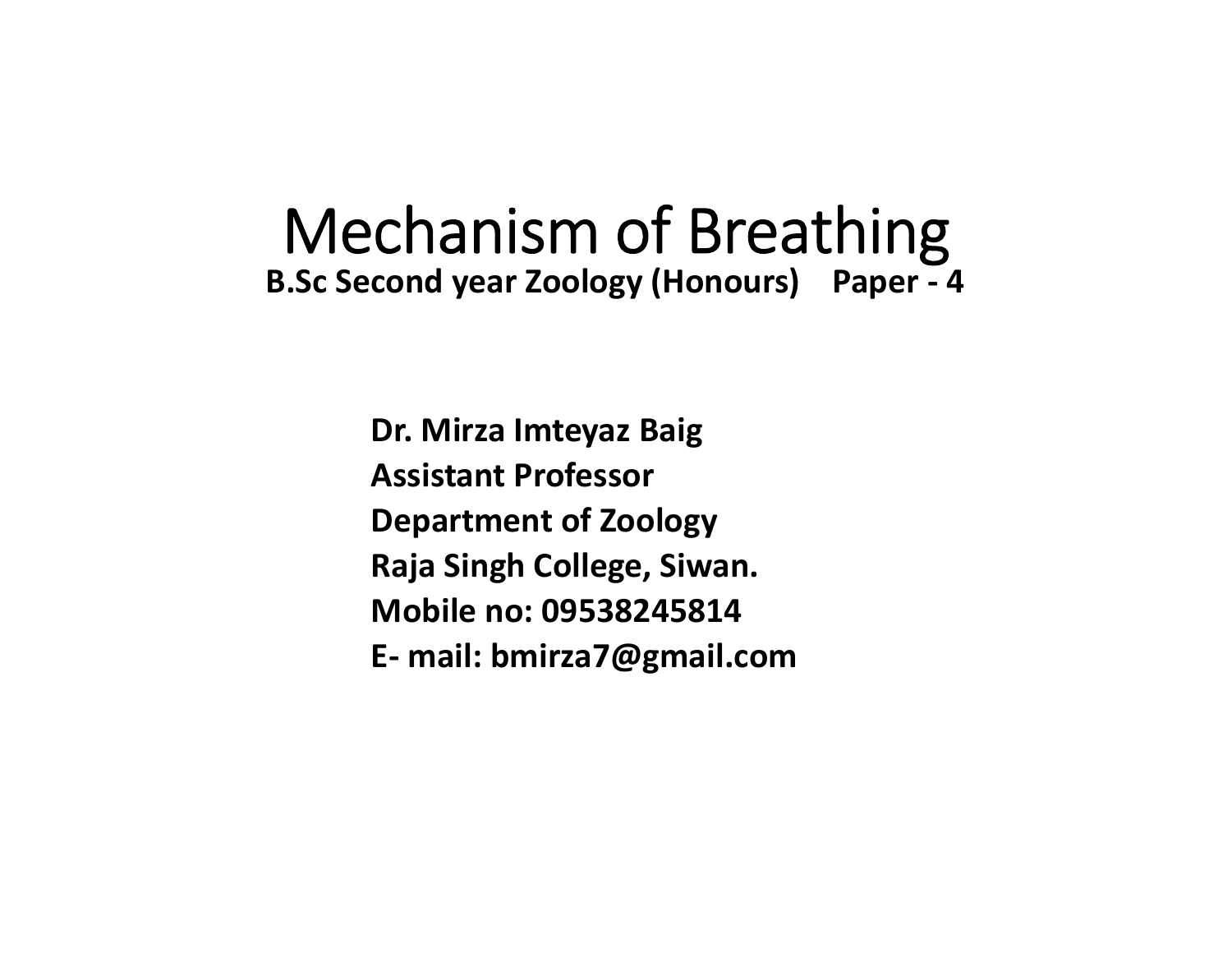## *Mechanism of Breathing*

- Ventilation, or breathing, has two phases. The process of *inspiration, also called inhalation*, moves air into the lungs; the process of *expiration, also called exhalation*, moves air out of the lungs.
- >To understand ventilation (the manner in which air enters and exits the lungs) it is necessary to remember the following facts:
- 1. Normally, there is <u>a continuous column of air from the pharynx</u> to the alveoli of the lungs.
- 2. The lungs lie within the sealed thoracic cavity. The rib cage, consisting of the ribs joined to the vertebral column posteriorly and to the sternum anteriorly, forms the top and sides of the thoracic cavity. The intercostal muscles lie between the ribs. The diaphragm and connective tissue form the floor of the thoracic cavity.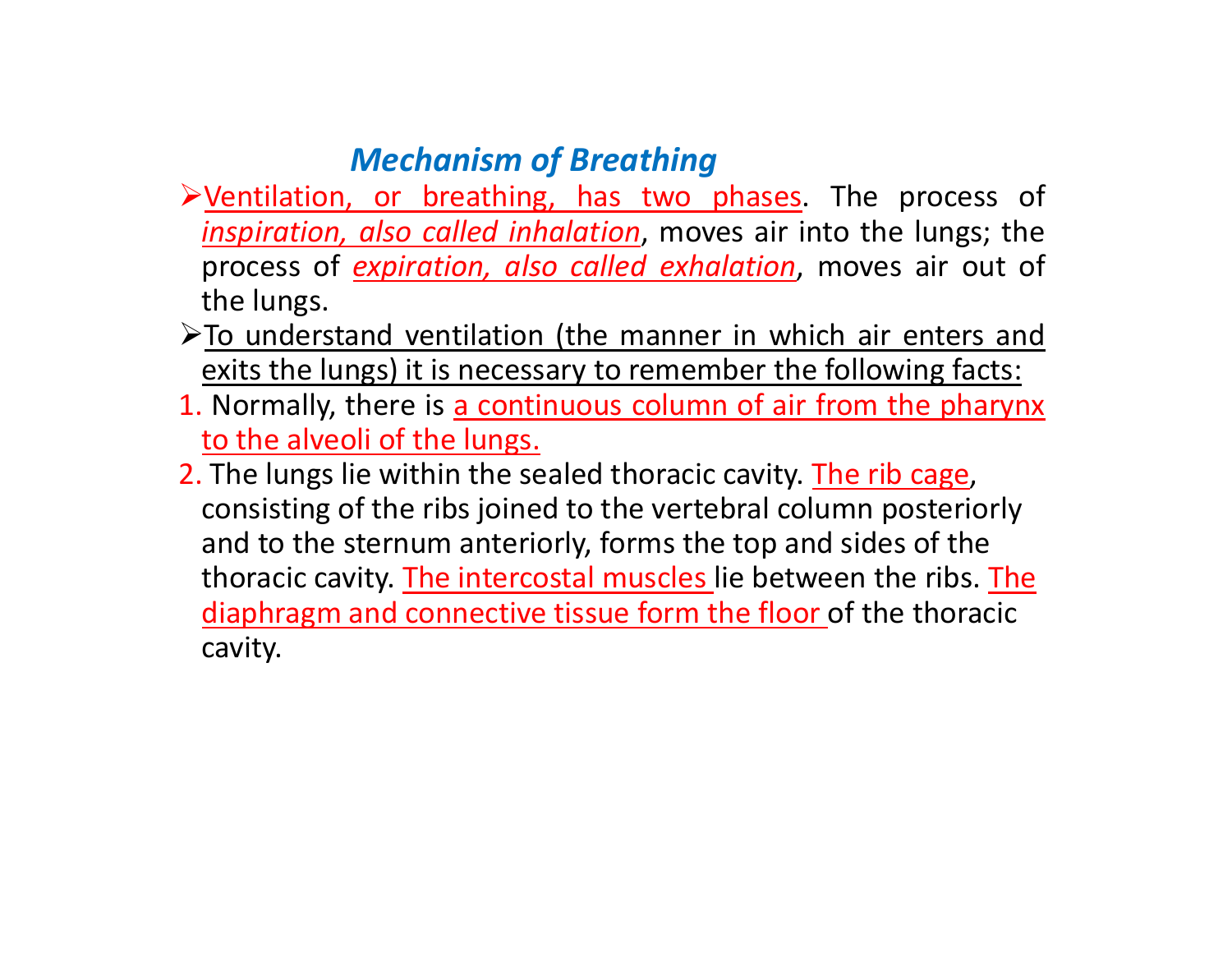3. <u>The lungs adhere to the thoracic wall by way of the pleura</u>. Any space between the two pleurae is minimal due to the surface tension of the fluid between them.

### *Inspiration*

- $\triangleright$  Inspiration is the active phase of ventilation because this is the phase in which the diaphragm and the external intercostal muscles contract *.*
- In its relaxed state*,* the diaphragm is dome‐shaped. During inspiration, it contracts and becomes a flattened sheet of muscle.
- Also, the external intercostal muscles contract, causing the rib cage to move upward and outward.
- $\triangleright$  Following contraction of the diaphragm and the external intercostal muscles, the volume of the thoracic cavity is larger than it was before.
- $\triangleright$  As the thoracic volume increases, the lungs increase in volume as well because the lung adheres to the wall of the thoracic cavity.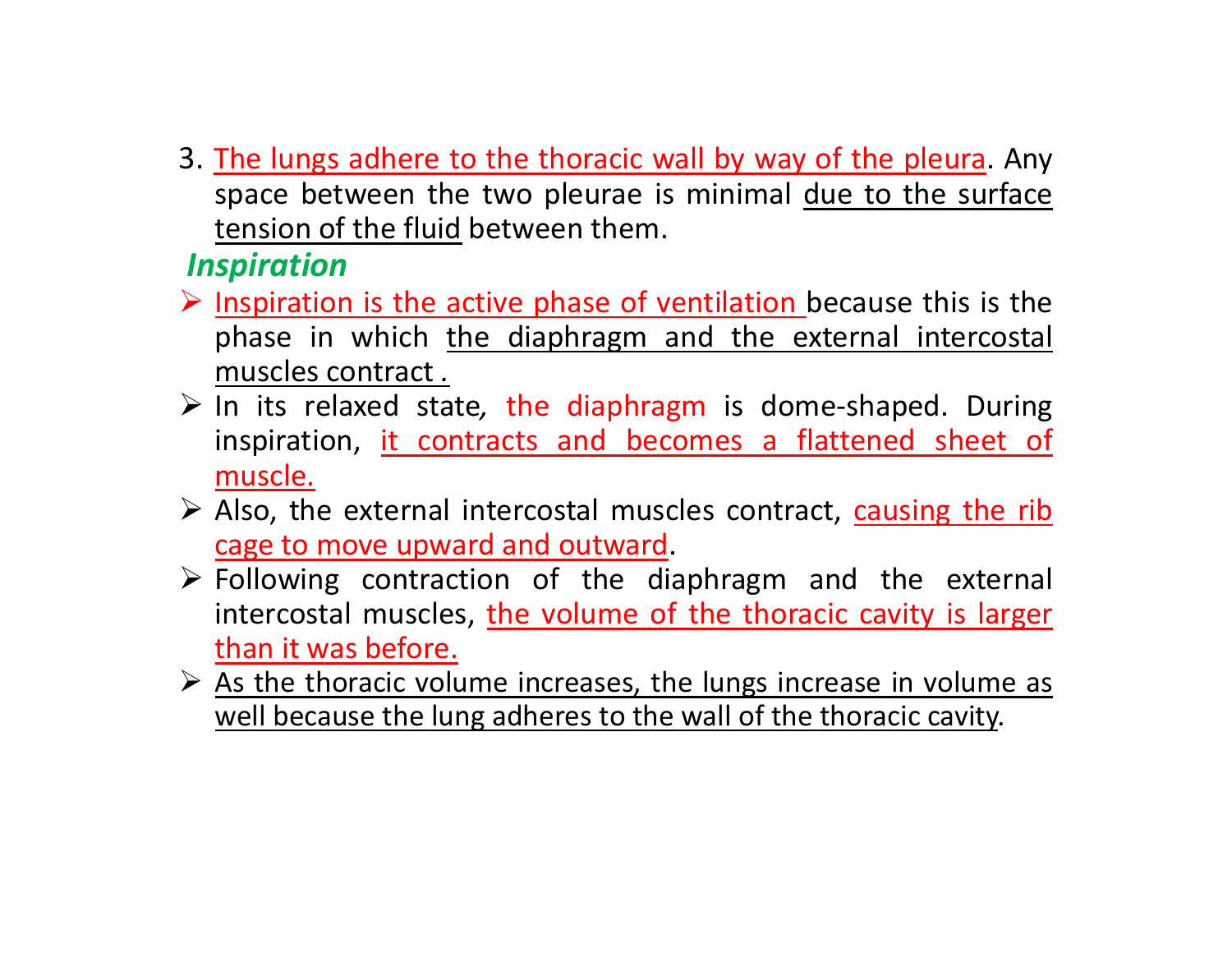- $\triangleright$  As the lung volume increases, the air pressure within the alveolity decreases, creating <sup>a</sup> partial vacuum .
- In other words, alveolar pressure is now less than atmospheric pressure (air pressure outside the lungs).
- $\triangleright$  Air will naturally flow from outside the body into the respiratory passages and into the alveoli, because <sup>a</sup> continuous column of air reaches into the lungs.
- $\triangleright$  Air comes into the lungs because they have already opened up; air does not force the lungs open.
- This is why it is sometimes said that *humans inhale by negative pressure.*
- $\triangleright$  The creation of a partial vacuum in the alveoli causes air to enter the lungs.
- > Whereas inspiration is the active phase of breathing, the actual flow of air into the alveoli is passive.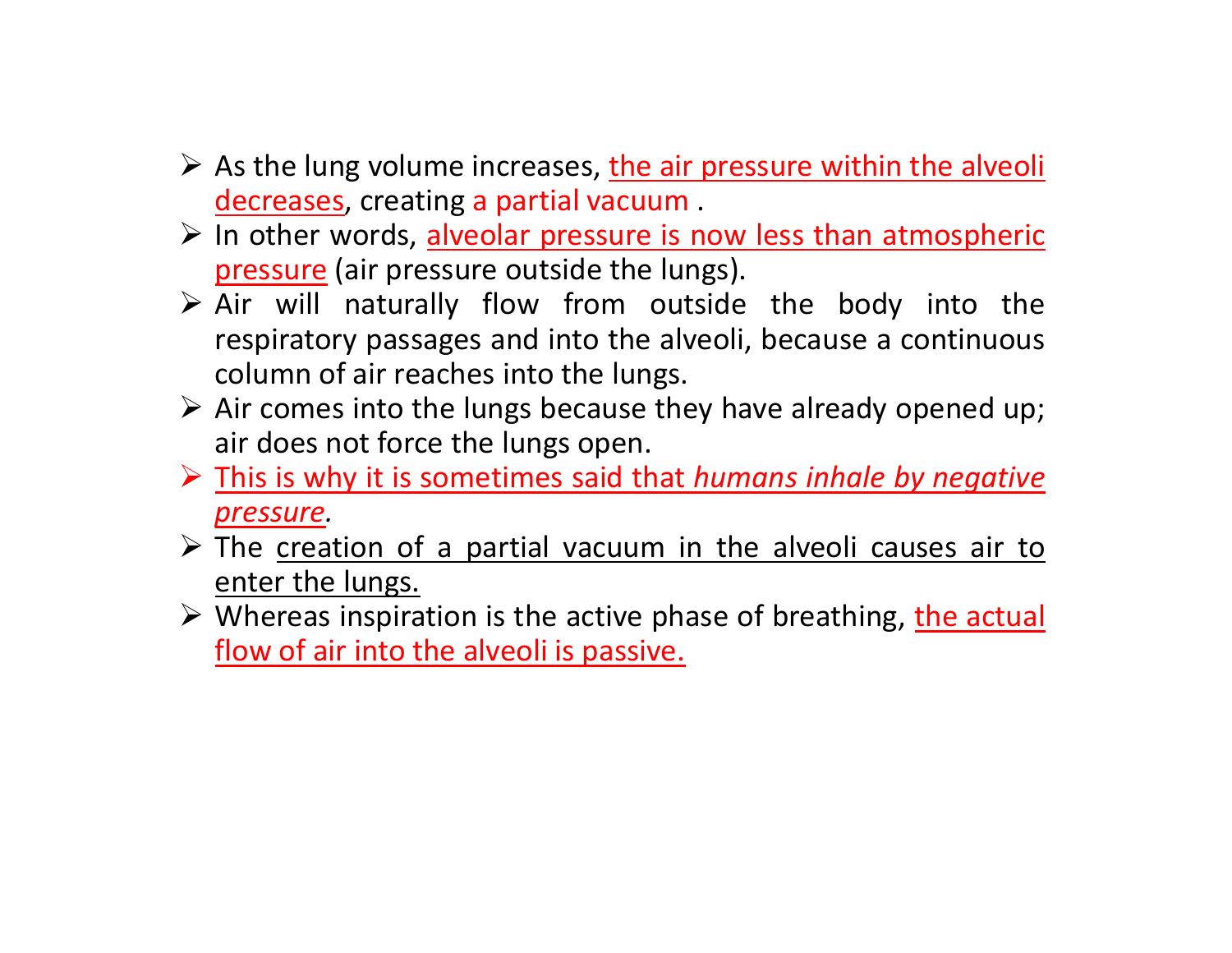

a. Inspiration

b. Expiration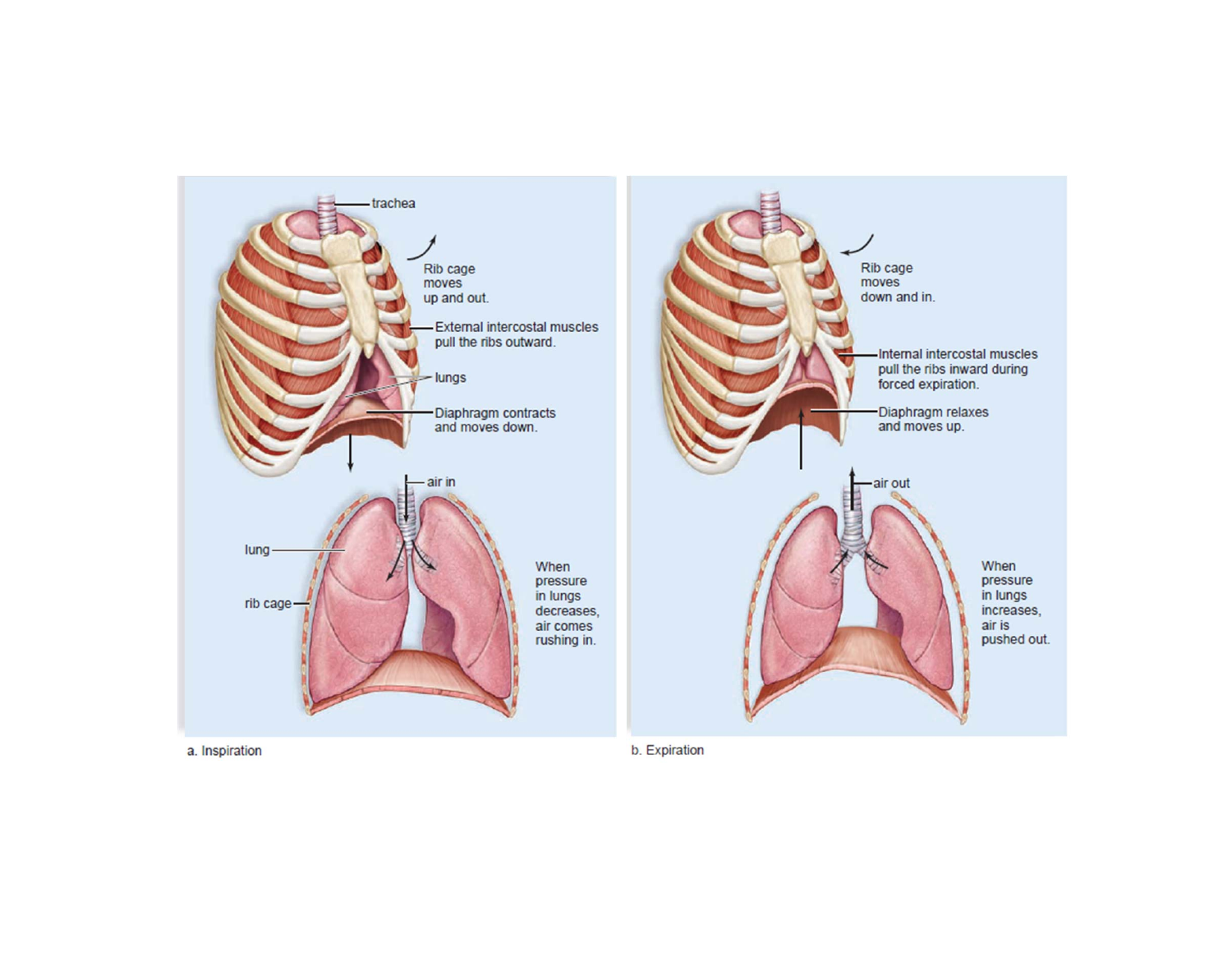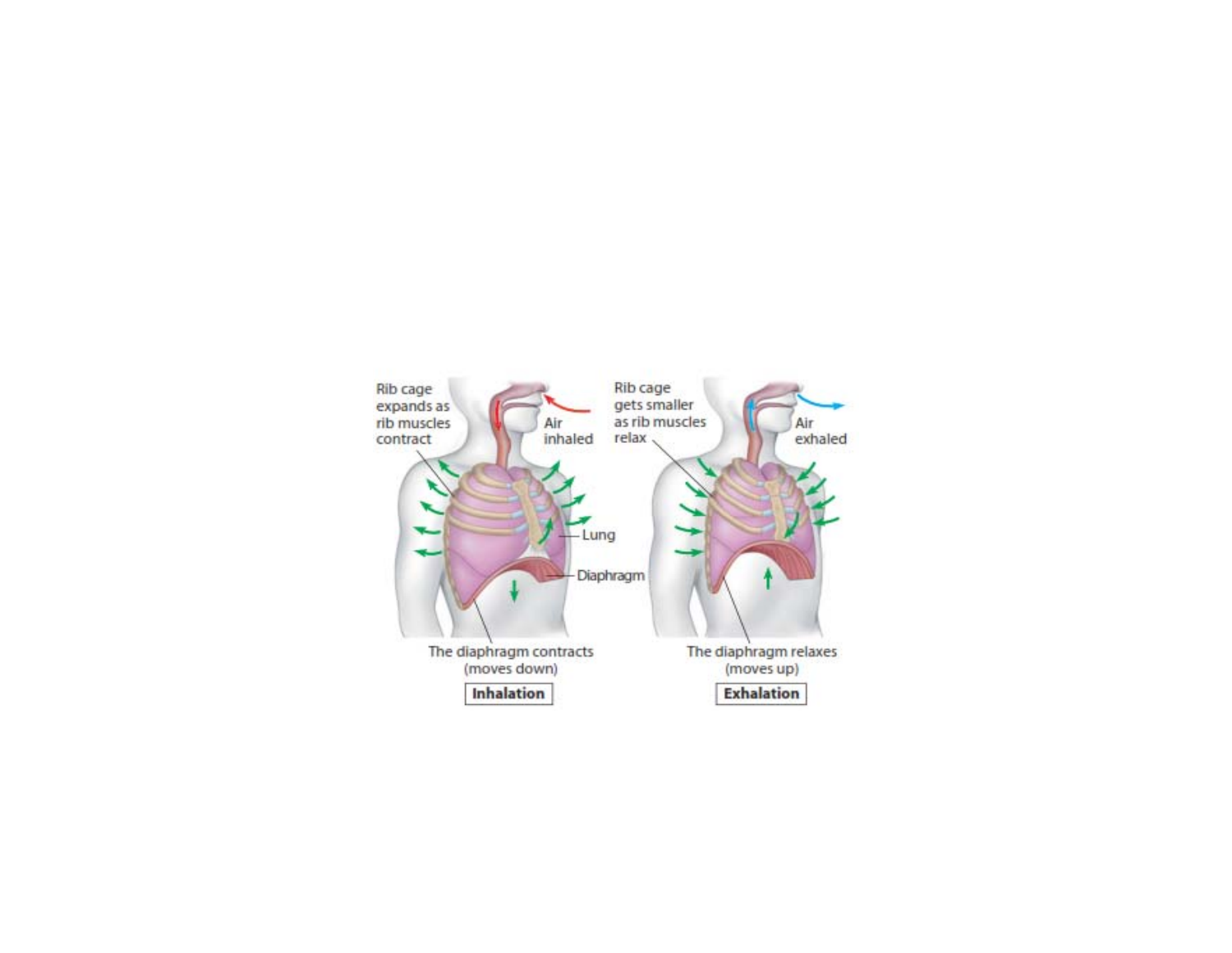## *Expiration*

- > Usually, expiration is the passive phase of breathing, and no effort is required to bring it about.
- $\triangleright$  During expiration, the diaphragm and external intercostal muscles relax.
- $\triangleright$  The rib cage returns to its resting position, moving down and inward*.*
- *The elastic properties of the thoracic wall and lung tissue* help them to recoil .

### *Volumes of Air Exchanged During Ventilation*

- $\triangleright$  As ventilation occurs, air moves into the lungs from the nose or mouth during inspiration and then moves out of the lungs during expiration.
- $\triangleright$  A free flow of air to and from the lungs is vitally important. Therefore, <sup>a</sup> technique has been developed that allows physicians to determine if there is a medical problem that prevents the lungs from filling with air upon inspiration and releasing it from the body upon expiration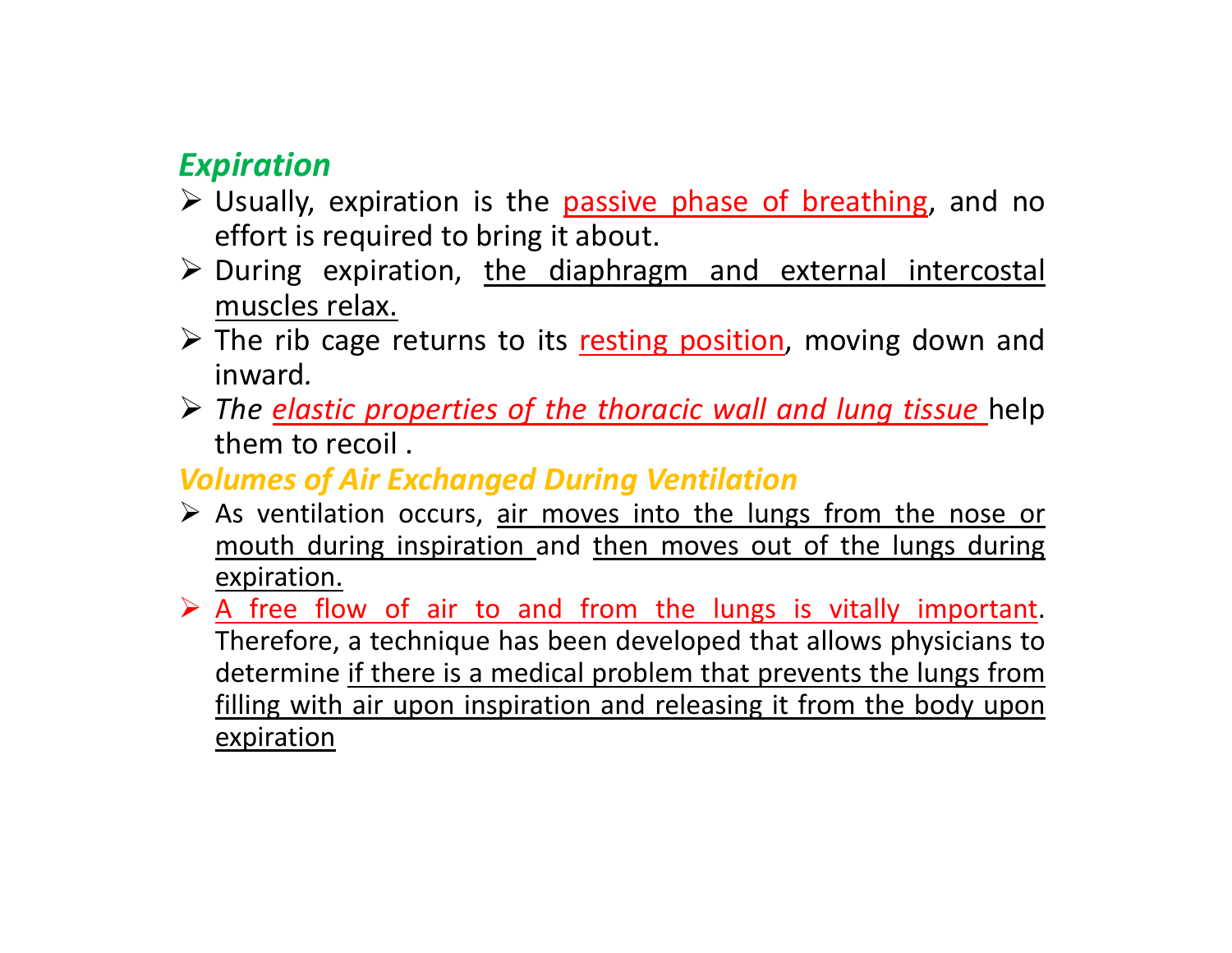#### Tidal Volume

> Normally, when we are relaxed, only a small amount of air moves in and out with each breath, similar, perhaps, to the tide at the beach.

> This amount of air, called the tidal volume, is only about 500 ml.

Vital Capacity

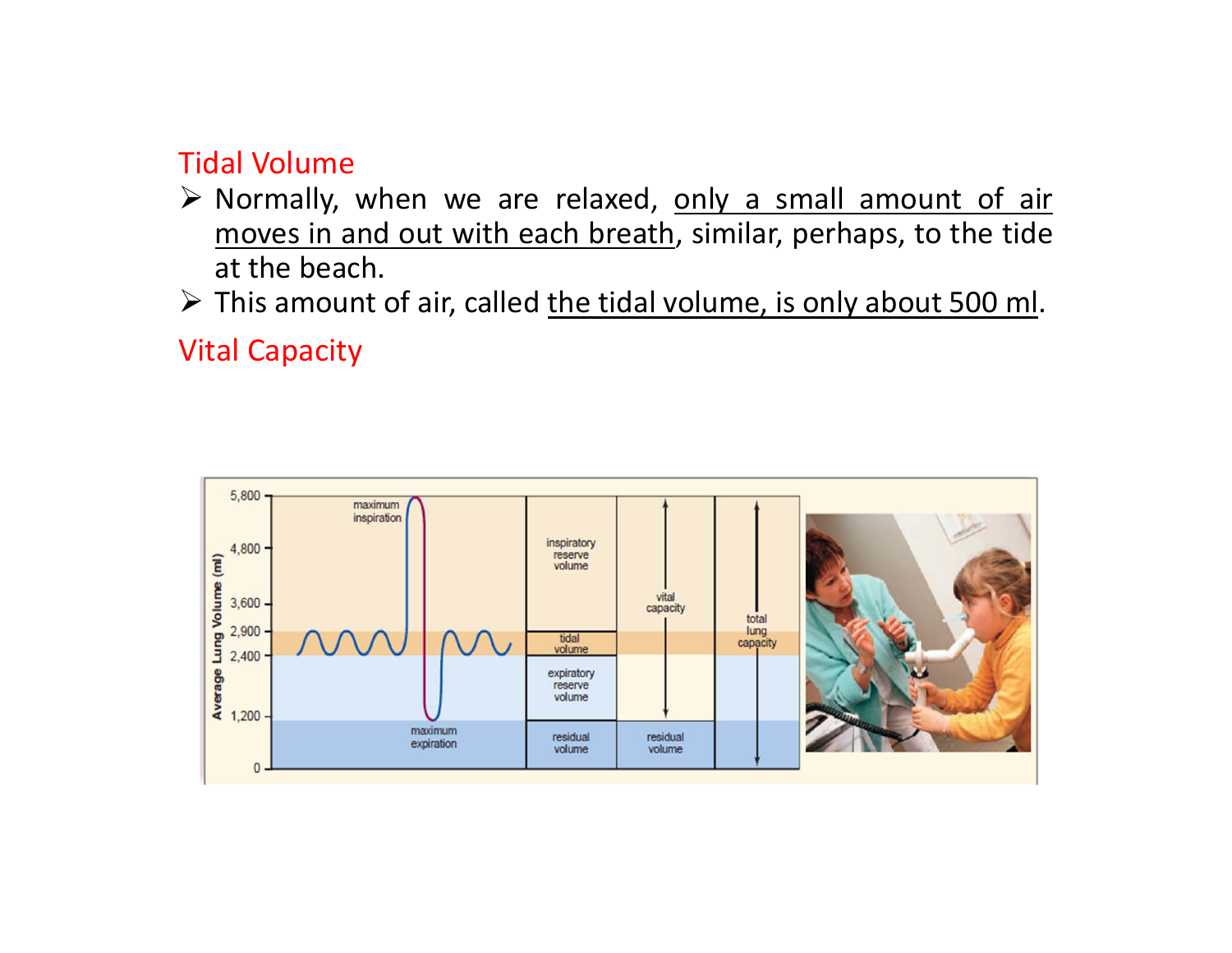$\triangleright$  The maximum volume of air that can be moved in plus the maximum amount that can be moved out during <sup>a</sup> single breath is called the vital capacity.

#### *Inspiratory and Expiratory Reserve Volume*

- $\triangleright$  As noted previously, we can increase inspiration by expanding the chest and also by lowering the diaphragm to the maximum extent possible.
- Forced inspiration (inspiratory reserve volume) usually adds another 2,900 mL of inhaled air, and that's quite <sup>a</sup> bit more than <sup>a</sup> tidal volume of only 500 mL.
- $\triangleright$  We can increase expiration by contracting the abdominal and thoracic muscles. This so-called expiratory reserve volume is usually about 1,400 ml of air.

#### *Residual Volume*

 $\triangleright$  It is a curious fact that some of the inhaled air never reaches the lungs; instead, it fills the nasal cavities, trachea, bronchi, and bronchioles.